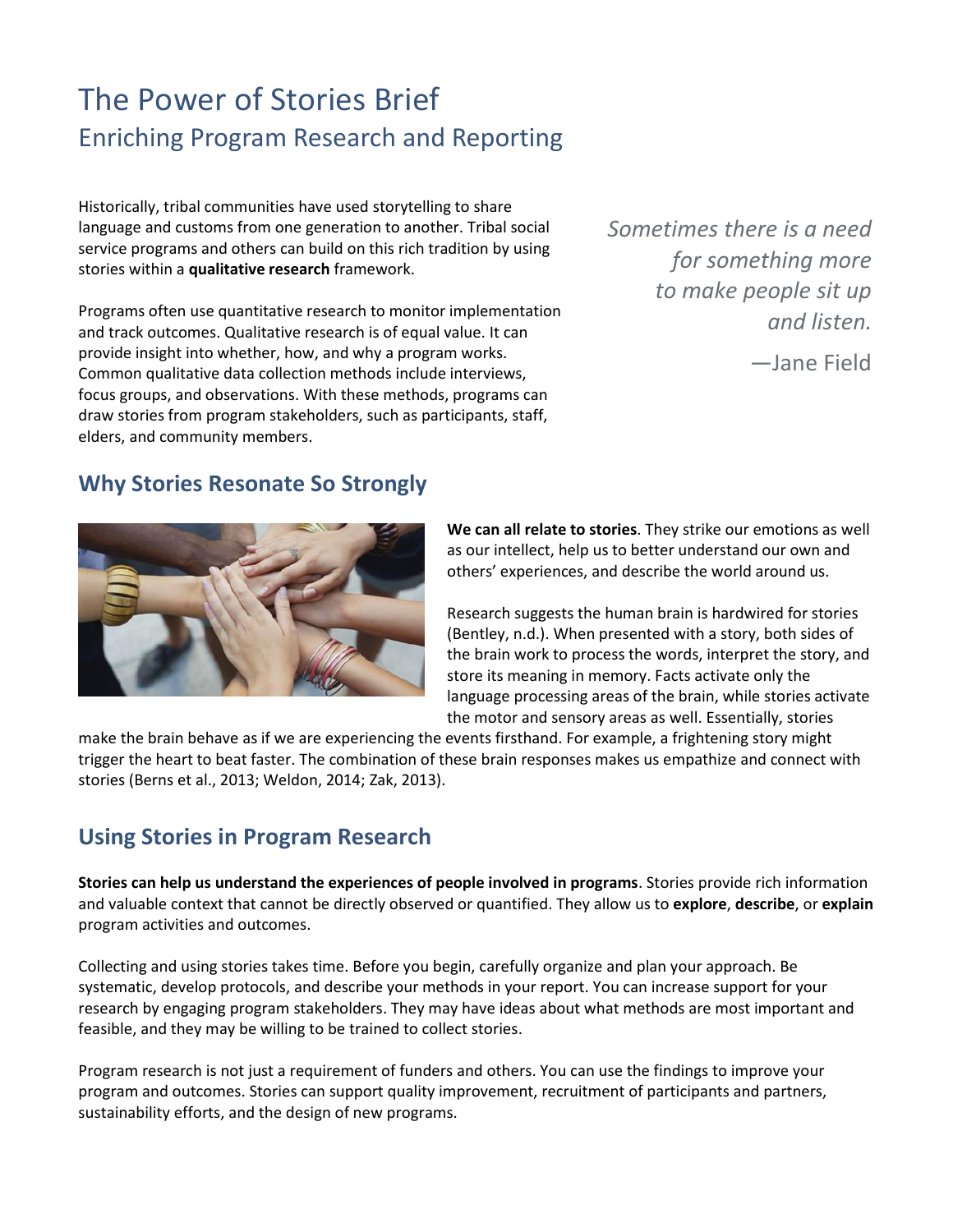Consider the kinds of questions stories can and cannot address, and determine your purpose and research questions.

|                              | Stories can                                                                                                                                                                                                                           |                           | Stories cannot                                                                                                   |
|------------------------------|---------------------------------------------------------------------------------------------------------------------------------------------------------------------------------------------------------------------------------------|---------------------------|------------------------------------------------------------------------------------------------------------------|
| $\checkmark$                 | Answer research questions that ask how or why<br>about an experience, event, or outcome                                                                                                                                               | ×                         | Answer research questions that ask how much,<br>how many, or how often about an experience,<br>event, or outcome |
| $\checkmark$<br>$\checkmark$ | Provide indepth information and understanding of<br>individuals' thoughts, behaviors, and experiences<br>Provide data that are sometimes more compelling<br>than quantitative data<br>Describe patterns, themes, and rare occurrences | $\boldsymbol{\mathsf{x}}$ | Provide information that is generalizable to other<br>people or settings                                         |
| $\checkmark$                 |                                                                                                                                                                                                                                       | $\boldsymbol{\mathsf{x}}$ | Make quantitative assessments or predictions<br>about outcomes                                                   |
|                              |                                                                                                                                                                                                                                       | $\boldsymbol{\mathsf{x}}$ | Assess measurable impact or change in outcomes                                                                   |

## **Collecting Stories**

**The methods you choose for collecting stories will depend on your purpose and audience.** They include interviews and visual and performance-based methods like those shown below.

| <b>Individual and Group Interview Methods</b> | <b>Visual and Performance-Based Methods</b> |
|-----------------------------------------------|---------------------------------------------|
| Participant interviews                        | Photovoice                                  |
| Institutional memory/staff interviews         | Digital storytelling                        |
| Oral history and community interviews         | Scrapbooking and story quilting             |
| Story circles                                 | Theatre                                     |

### **Analyzing Stories**

**Stories can be analyzed using qualitative methods.** These often involve transcribing, reviewing, and organizing the data and coding it for themes. Analyzing story data helps you choose which stories to share and transform them into effective formats for reporting.

### **Sharing Stories**

**Share selected stories in a format that is appropriate for your audience.** Possible formats include brief summaries or compilations of stories (vignettes), case studies, and Web-based multimedia. The format and content should be clear and meaningful to program staff and stakeholders so they may use the information to inform practice and system improvements.